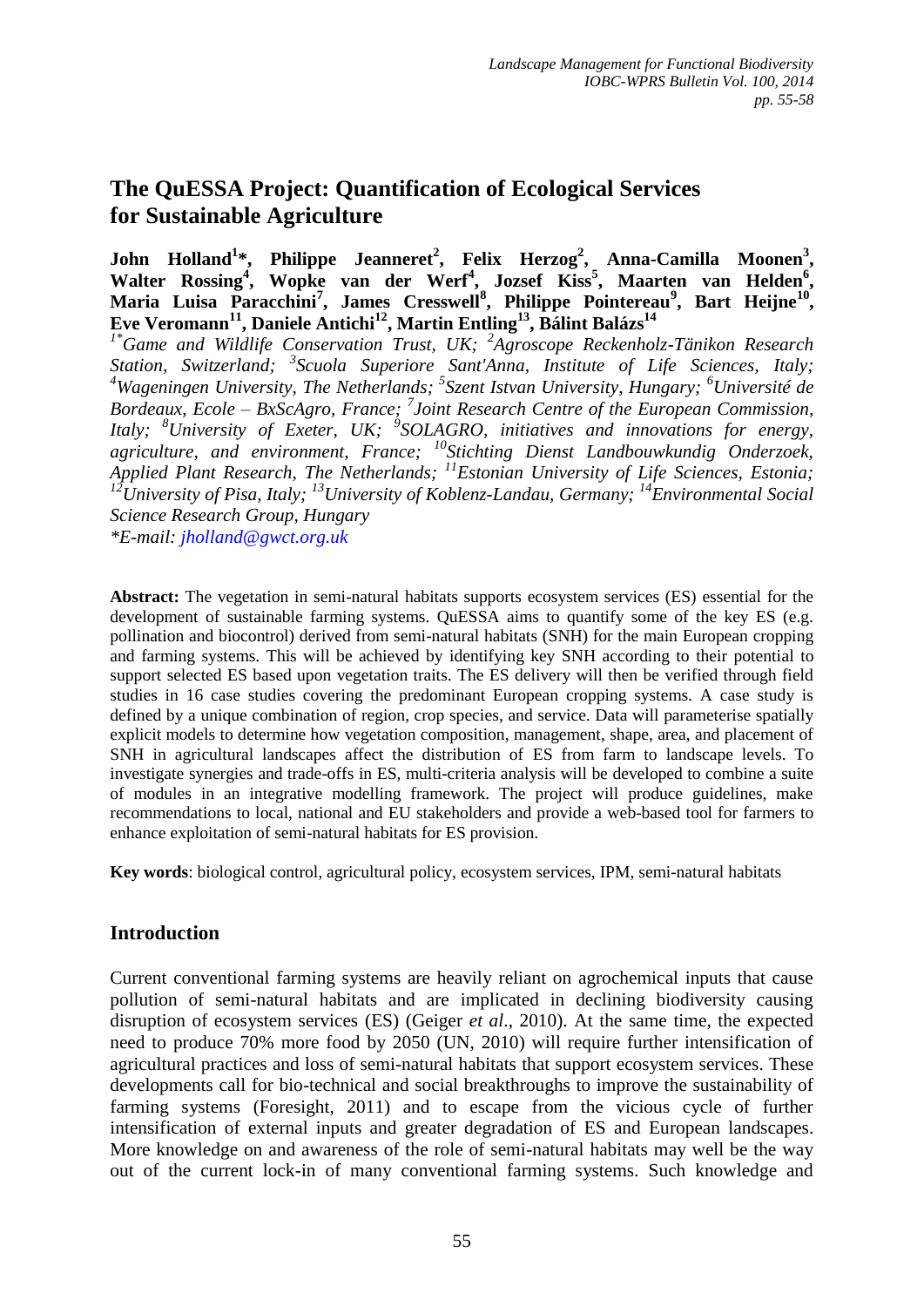awareness will help policy makers to further refine policy instruments already available in the CAP Pillar II, or planned in the CAP reform including the EU Green Infrastructure in agricultural areas and the Biodiversity Strategy, and will support farmers and other local stakeholders to adopt technologies based on eco-functional rather than external-input oriented intensification.

### **Approach**

In the QuESSA project we will determine the levels of important ES (especially biocontrol and pollination) provided by the semi-natural habitats, how these levels are affected by the vegetation composition, management, shape, area and placement of the semi-natural habitats and establish what the degree of synergy or trade-off among various ES. The proposed research is structured around 16 case studies in 10 regions across the European continent chosen to represent highly divergent combinations of socio-economic and biophysical characteristics, including the main cropping systems (arable, orchards, vegetables and vines) and farming systems (conventional, innovative/organic) across four European agro-climatic regions (central; maritime; Mediterranean; North-east) (Bouma, 2005). This diversity enables us to combine local specificity in solutions with comparative analyses to establish the range of applicability of solutions and methods.

#### *Case studies*

In the case studies, which are each comprised of at least 18 independent 1-km radius landscape sectors, the vegetation in the predominant semi-natural habitat types was recorded in 2013 along with the abundance of natural enemies and pollinators. In order to make different types of vegetation comparable and link vegetation patches in the landscape to ES delivery in the studied fields, a trait-based approach will be applied (Lavorel & Garnier, 2002). The functional traits of the vegetation within these habitats will then be used to predict the likely level of each ES to enable a score to be generated per habitat type and thereby per landscape sector. Over the following two years we will quantify ES delivery per landscape sector using a series of simple sentinel systems that were developed and tested in 2013. For biocontrol these include measurements of predation and parasitism of the main crop pest in each case study and of generic prey items (*Calliphora* larvae, *Ephestia* eggs, weed seeds) common across all case studies. Measurements of natural enemy densities will be performed using standard sampling approaches (pitfall traps, sticky traps) within crops. Data from the measurements of actual ES delivery will be used to refine our scoring system. Farm management practices will be recorded that may impact on the potential and actual ES provision of semi-natural habitats. In the case study regions private and public economic benefits, and non-monetary value of selected ES will be assessed through qualitative methods including semi-structured or in-depth interviewing and focus groups among farmers and local residents.

#### *Modelling and scaling up*

We also recognise that the resources provided by vegetation (food, shelter, overwintering and oviposition sites) for beneficial invertebrates may have an influence beyond the immediate field and even up to several km. Therefore, the more mobile the beneficials, the higher the need for spatially explicit modelling. State-of-the-art spatial modelling will be used to better understand ES provided by natural enemies of crop pests and pollinators and to generate heat maps that depict the level of ES provided in each landscape sector, by integrating information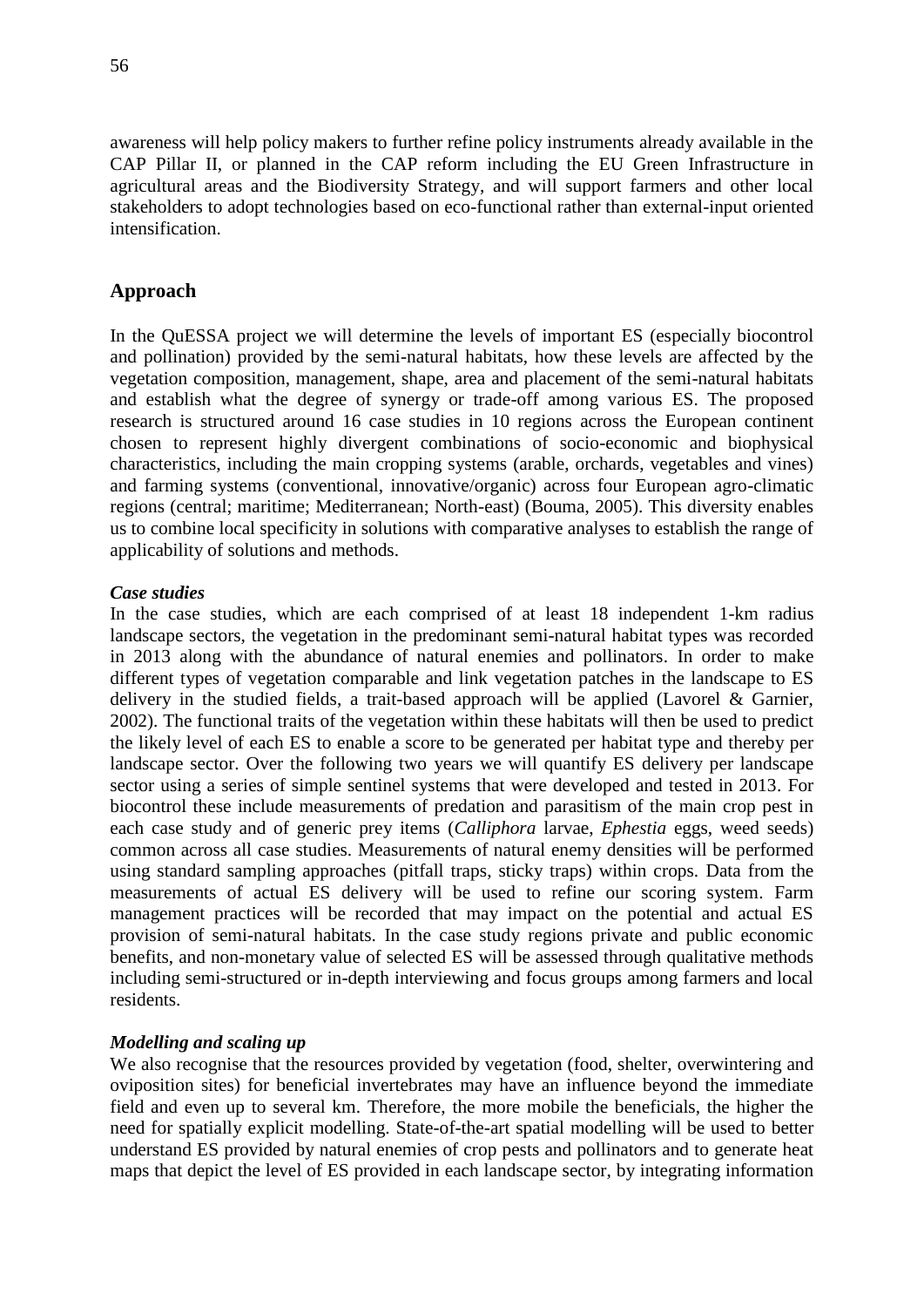on vegetation types, functional traits of plant species and dispersal abilities of ecosystem service providing insects, supported by the different vegetations in the landscape (Bianchi & van der Werf, 2003; 2004). An innovative spatially explicit prototype framework (Landscape IMAGES) will be used to synthesize knowledge on ES that are relevant in the case studies, such as natural pest control, pollination, erosion control, landscape quality, and investigate their synergies and trade-offs (Groot *et al*., 2007, 2010). In addition, modelling will be used to scale up the findings from the case study regions to European level, based on Europe-wide data and indicators. This will facilitate rapid evaluation of the current state of landscapes as well as exploration of alternative landscapes and their performance.



Figure 1. Conceptual scheme proposed for the project: relations between case studies, scientific analyses and outputs. Abbreviations: ES: ecosystem services; SNH: semi-natural habitats.

#### **Stakeholder interactions and dissemination**

Two levels of stakeholder interaction are planned to ensure that the project evolves with the input from local stakeholders and national/EU policy makers to generate desirable outcomes. The case study partners will interact with local stakeholders throughout the project whilst a Stakeholder Advisory Board will advise on the needs at national and EU level. The outcomes will be communicated using a range of modern media and approaches. This will include the production of practical guidelines for farmers from the main European cropping systems (arable, fruit, olive, vineyard and horticulture). Local stakeholders will be informed though the use of on-farm demonstrations and guidelines about the potential contribution to ES from SNH and information on best management practices. A key output will be the production of a web-based tool for use by the farmers, their advisors and policy makers to optimise management of semi-natural habitats for maximisation of ES provision. This will utilise the scoring system of semi-natural habitats and mathematical models to allow users to calculate